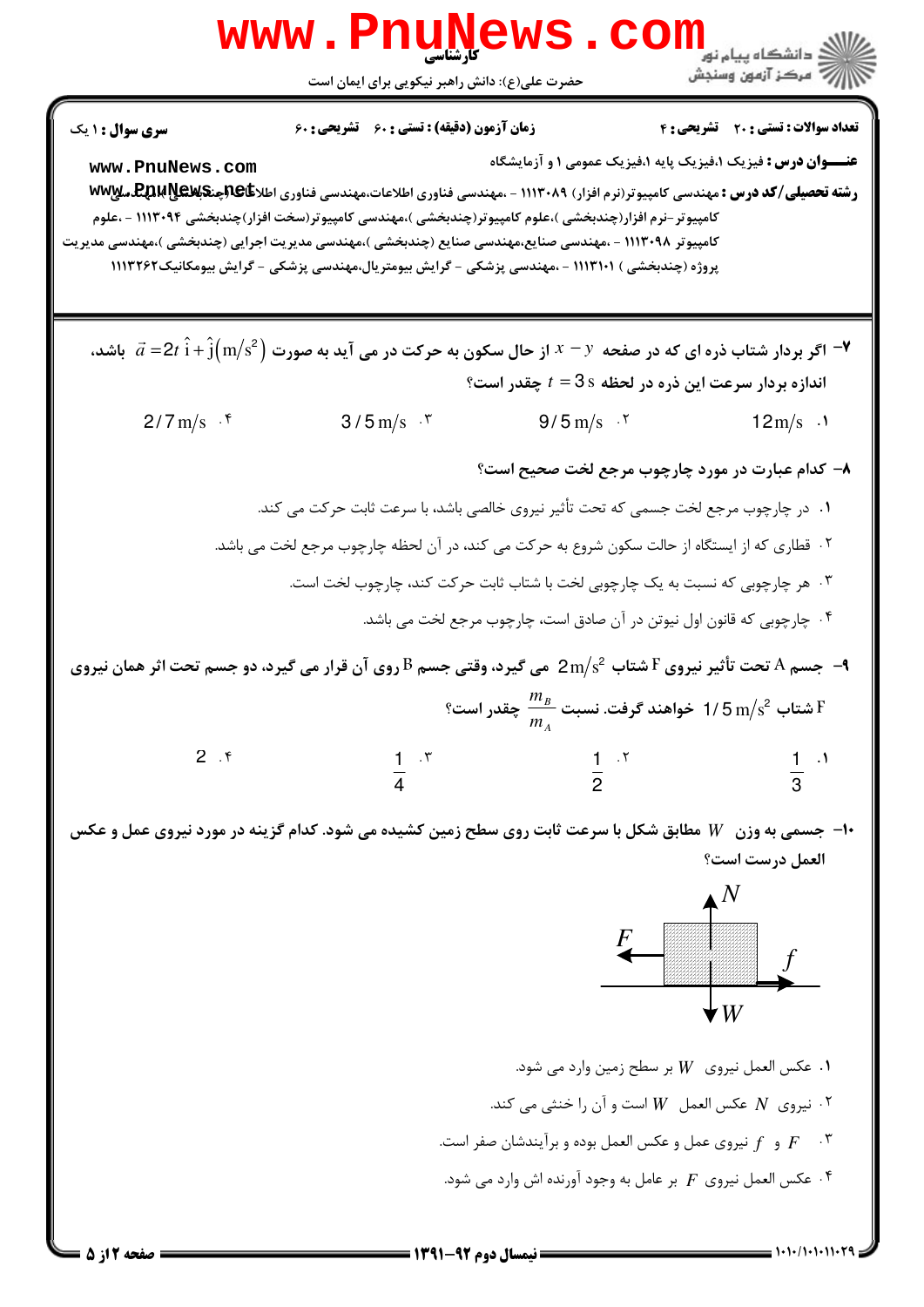| <b>WWW</b>                                                                                                                                                                                                                                                    | . Phun<br>کارشناسی<br>حضرت علی(ع): دانش راهبر نیکویی برای ایمان است                                                                                                                                                                                                                                                                                                                                                                                                                                                            | <b>WP</b>                                                            | <mark>ڪ</mark> دانشڪاه پيام نو <mark>ر</mark><br>أزازاته مركز آزمون وسنجش |
|---------------------------------------------------------------------------------------------------------------------------------------------------------------------------------------------------------------------------------------------------------------|--------------------------------------------------------------------------------------------------------------------------------------------------------------------------------------------------------------------------------------------------------------------------------------------------------------------------------------------------------------------------------------------------------------------------------------------------------------------------------------------------------------------------------|----------------------------------------------------------------------|---------------------------------------------------------------------------|
| <b>سری سوال :</b> ۱ یک<br>www.PnuNews.com                                                                                                                                                                                                                     | <b>زمان آزمون (دقیقه) : تستی : 60 ٪ تشریحی : 60</b><br><b>رشته تحصیلی/کد درس :</b> مهندسی کامپیوتر(نرم افزار) ۱۱۱۳۰۸۹ - ،مهندسی فناوری اطلاعات،مهندسی فناوری اطلا <b>عاگالبینگالله استان میلا</b> میلا<br>کامپیوتر –نرم افزار(چندبخشی )،علوم کامپیوتر(چندبخشی )،مهندسی کامپیوتر(سخت افزار)چندبخشی ۱۱۱۳۰۹۴ – ،علوم<br>کامپیوتر ۱۱۱۳۰۹۸ - ،مهندسی صنایع،مهندسی صنایع (چندبخشی )،مهندسی مدیریت اجرایی (چندبخشی )،مهندسی مدیریت<br>پروژه (چندبخشی ) ۱۱۳۱۰۱ - ،مهندسی پزشکی - گرایش بیومتریال،مهندسی پزشکی - گرایش بیومکانیک۱۱۱۳۲۶۲ | <b>عنـــوان درس :</b> فیزیک ۱،فیزیک پایه ۱،فیزیک عمومی ۱ و آزمایشگاه | <b>تعداد سوالات : تستی : 20 ٪ تشریحی : 4</b>                              |
| ا است. در صور تی که $Z_A$ باشد، دوره تناوب حرکت $r_{_A}$ و شعاع مدار ماهواره $B$ برابر با $r_{_B}$ است. در صور تی که $2r_{_B}$ باشد، دوره تناوب حرکت $\blacksquare$<br>هاهواره B چند برابر دوره تناوب حرکت ماهواره A است؟                                     |                                                                                                                                                                                                                                                                                                                                                                                                                                                                                                                                |                                                                      |                                                                           |
| $\frac{1}{2}$ . f                                                                                                                                                                                                                                             | $rac{1}{8}$ $\cdot$ $\cdot$                                                                                                                                                                                                                                                                                                                                                                                                                                                                                                    | $\sqrt{2}$ . T                                                       | $\frac{\sqrt{2}}{4}$ . <sup>1</sup>                                       |
|                                                                                                                                                                                                                                                               | <b>۱۲</b> -   در شکل مقابل جسم در آستانه حرکت قرار دارد. ضریب اصطکاک بین جسم و سطح چقدر است؟                                                                                                                                                                                                                                                                                                                                                                                                                                   | $W = 15 N$                                                           | $F = 10N$                                                                 |
| $0/4$ . $\frac{1}{2}$                                                                                                                                                                                                                                         | $0/5$ . ۳                                                                                                                                                                                                                                                                                                                                                                                                                                                                                                                      |                                                                      | $0/6$ $\cdot$ $\cdot$ $0/7$ $\cdot$ $\cdot$                               |
|                                                                                                                                                                                                                                                               | ۱۳- جسمی به جرم۲ کیلوگرم تحت اثر نیروی۵ نیوتن از حال سکون به حرکت در می آید. کار انجام شده به وسیله این نیرو در                                                                                                                                                                                                                                                                                                                                                                                                                |                                                                      | ثانيه دوم چند ژول است؟                                                    |
| $31/25$ f                                                                                                                                                                                                                                                     | $25$ r                                                                                                                                                                                                                                                                                                                                                                                                                                                                                                                         | $18/75$ $\cdot$ $6/25$ $\cdot$                                       |                                                                           |
|                                                                                                                                                                                                                                                               | <b>۱۴</b> - گلوله ای به جرم 10 گرم با سرعت 100m/s به قطعه چوبی برخورد کرده و با سرعت 50m/s از آن خارج شده است. اگر<br>15 درصد انرژی جنبشی از دست رفته؛ گلوله را گرم کند، تقریباً چند کالری به گلوله رسیده است؟ (هر کالری گرما برابر                                                                                                                                                                                                                                                                                            |                                                                      | 4/2 ژول است)                                                              |
|                                                                                                                                                                                                                                                               | $0/86$ f 1/34 $\degree$                                                                                                                                                                                                                                                                                                                                                                                                                                                                                                        | $8/93$ $\sqrt{23/63}$ .                                              |                                                                           |
| ه۹– گلوله ای به جرم 100 گرم در شرایط خلا از ارتفاع 8٪ متری سطح زمین با سرعت اولیه $\rm 1m/s$ به سمت پایین پرتاب می<br>$\rm\ (g\ =10m/s^2)$ شود. در لحظه ای که گلوله به ارتفاع $\rm\ Z$ متری سطح زمین می رسد، انرژی جنبشی آن چند ژول است؟ $\rm\ (g\ =10m/s^2)$ |                                                                                                                                                                                                                                                                                                                                                                                                                                                                                                                                |                                                                      |                                                                           |
| $10/05$ f                                                                                                                                                                                                                                                     | $8/05$ T                                                                                                                                                                                                                                                                                                                                                                                                                                                                                                                       | $6/05$ . T                                                           | $4/05$ .                                                                  |

 $1 - 1 - 1 - 1 - 11$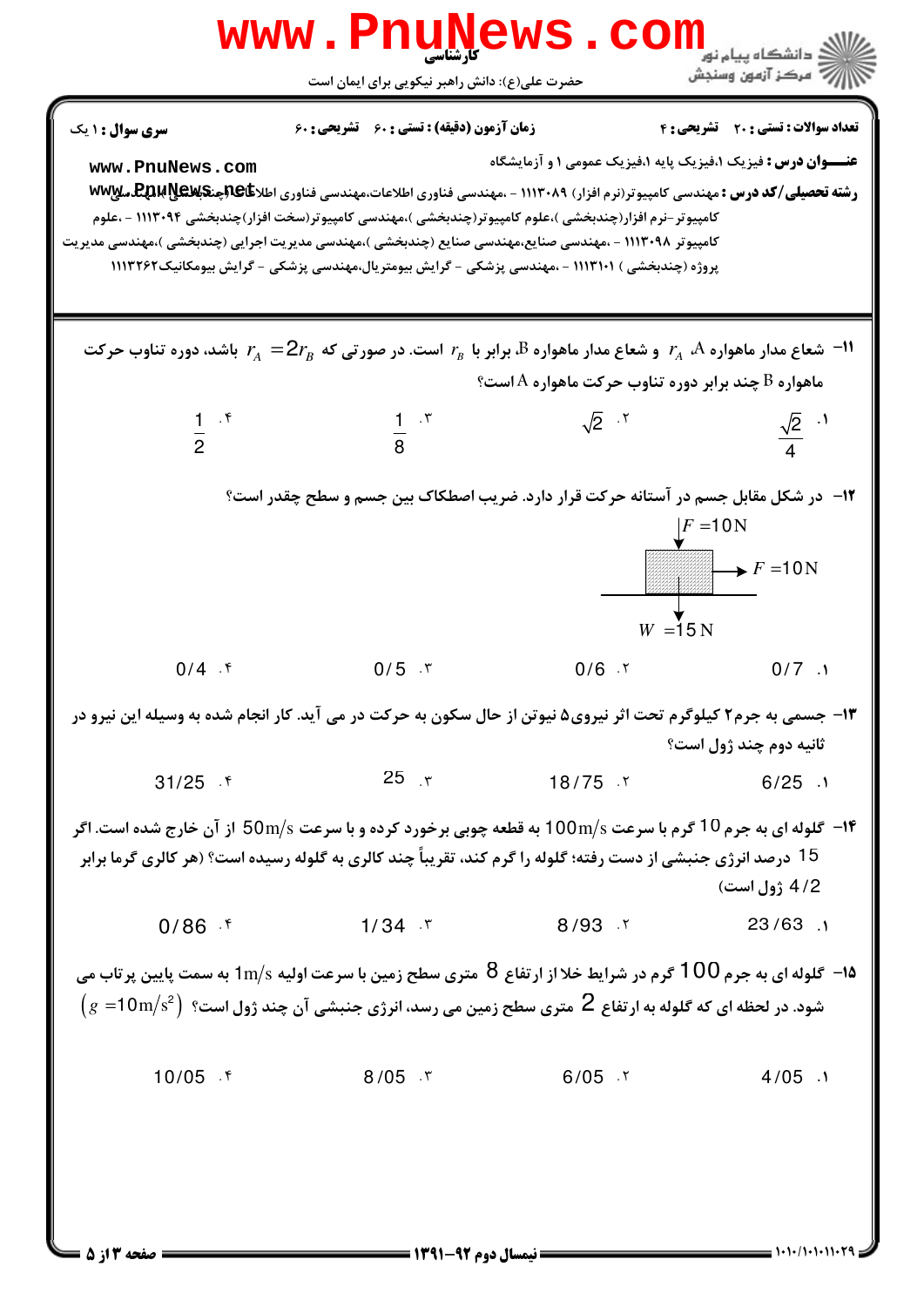

 $= 1.1 - (1.11.11.79$